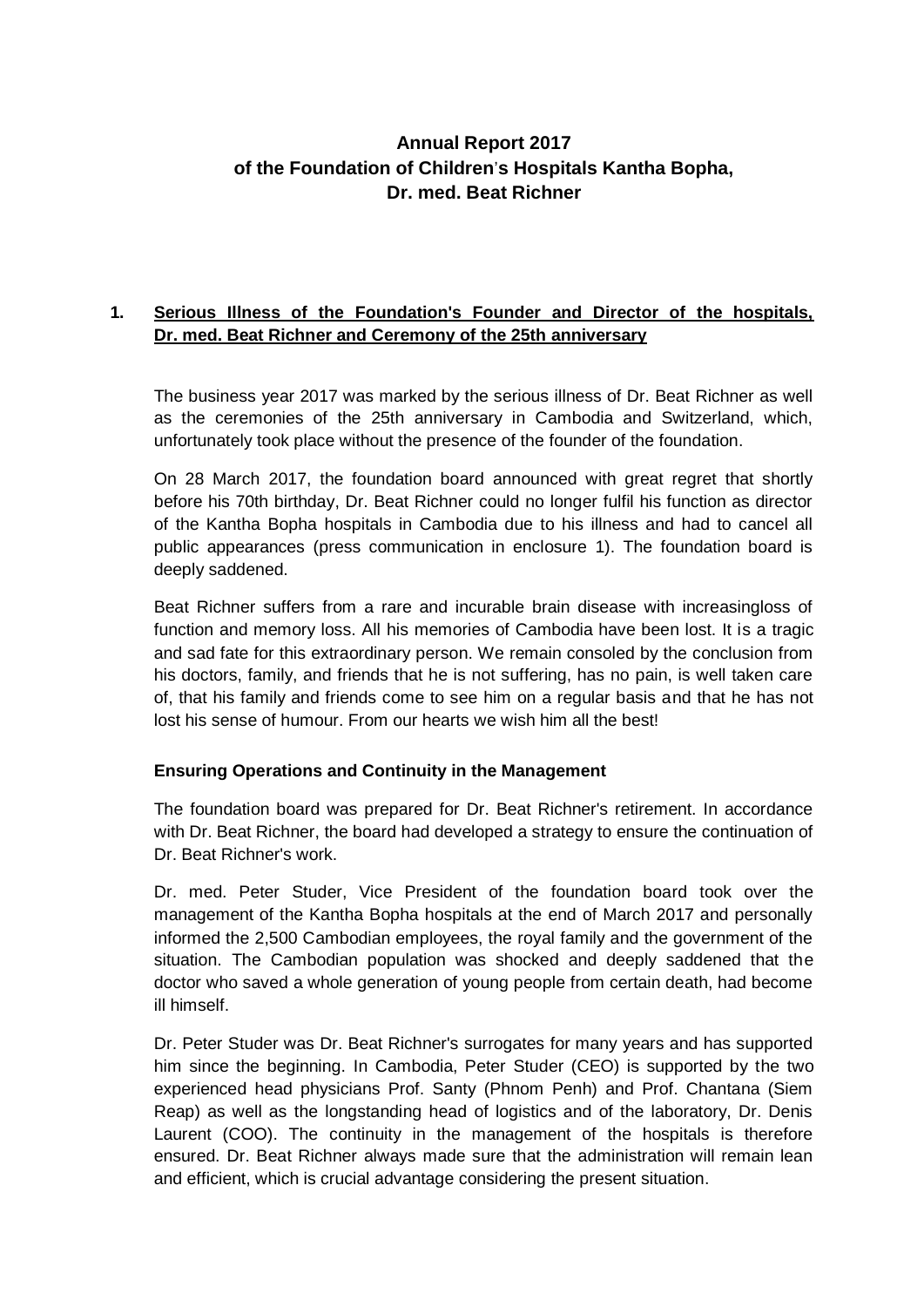The five Kantha Bopha hospitals are independent on a medical and operational level and continue to operate flawlessly. It is deeply impressive to see how great an effort the 2,500 employees make under the medical management of the head physicians and our COO Dr. Denis Laurent to continue their work in accordance with Dr. Richner's ideals. Every single day, the entire workforce successfully undertakes a barely imaginable effort and perform exceptionally. During several stays on site in 2017, the President and Vice President were able to witness this wondrous work for themselves.

Training and further education of the Cambodian doctors remains ensured by the medical director of the University Chidren's Hospital Zurich, Prof. Dr. med. Felix Sennhauser, member of the board of the foundation, and by other specialists both domestically in Cambodia and abroad.

#### **On Future Financing of the Hospitals**

Dr. Beat Richner was unique when performing as "Beatocello" and cannot be substituted as an ingenious fundraiser. Dr. Beat Richner made it clear to the Cambodian government years ago that he would not always be able to play the Cello and raise funds. Subjected to this pressure, the Ministry of Finance and Health founded a working group in 2015 in order to develop solutions for long-term financing of the Kantha Bopha hospitals. In 2016, Beat Richner was appointed advisor of the Ministry of Health in Cambodia and served in the rank of a State Secretary. The foundation board is in ongoing negotiations with this working group. High representatives of the Ministry of Health and Finance have ensured us their full support. The foundation board is convinced that a solution for long-term financing will be procured and that the contributions from Cambodia will be further increased.

In 2016 the contribution was doubled to USD 6 million and since 2017, as we continue to receive a contribution of USD 2 for each entry ticket purchased to the famous temple grounds of Angkor Wat. We are also very pleased that private donations in Cambodia are increasing substantially. In total in 2017, we received more than a third of our budget of CHF 42 million from Cambodia. The Swiss government has subsidised the Kantha Bopha hospitals through the Swiss Agency for Development and Cooperation (SDC) for many years and continues to do so with an amount of CHF 4 million every year. In 2017, more than half of the budget was financed from donations from Switzerland. In the future, we are still urgently dependent on donations from Switzerland and hope for the continued faithful support of our many valued donors. Thank you very much!

The government of Cambodia is also very determined to preserve the Kantha Bopha hospitals in the way they have been organised by Dr. Richner. In April 2018, the Prime Minister Hun Sen founded a Cambodian foundation "Kantha Bopha" and has personally assumed, together with the First Lady, the role of honourable president. This was mainly to generate more donations in Cambodia; a powerful sign by the government, which emphasises the importance of the Kantha Bopha hospitals for Cambodia. Whereas Dr. Richner's projects was initially scolded as state within the state and as subversion of the health care system from every quarter, including the Cambodian one, it is now known a universally recognized model for poorer countries.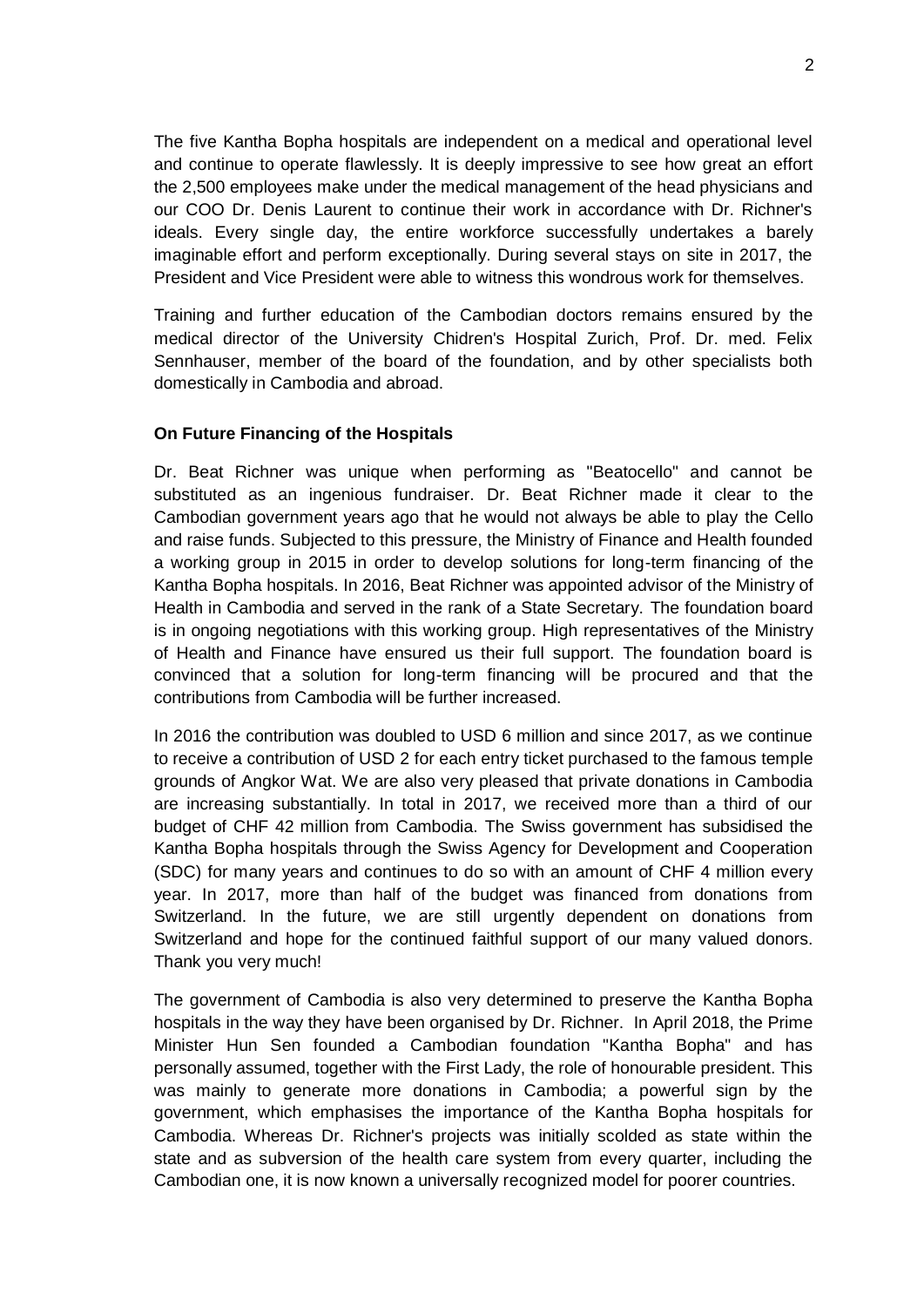#### **25-Year Anniversary Kantha Bopha**

In November 1992, 25 years ago, the first childrens' hospital Kantha Bopha was opened by Beat Richner in Phnom Penh and inaugurated by the late King Norodom Sihanouk.

How did Beat Richner come to Cambodia, of all places? It started in 1974: That was when the young doctor Beat Richner ran a Swiss Red Cross mission in Cambodia until the day when the Khmer Rouge seized power and the total elite of the country, including most doctors in Kantha Bopha, were locked up in camps and torture prisons and killed. Beat Richner had to depart the country in haste. In 1979, after the end of the five-year reign of terror, the entire infrastructure was destroyed and the surviving people were poverty-stricken.

After the Paris Peace Agreement of 1991, the King of Cambodia asked Beat Richner to redevelop the destroyed hospital and Beat Richner, out of humanitarian conviction, wanted to undo the old injustices.

What Beat Richner achieved in the subsequent 25 years, goes beyond imagination. Under the most difficult conditions, Beat Richner established five childrens' hospitals in Phnom Penh and Siem Reap as well as a Maternity Hospital with 2,300 beds and 2,500 Cambodian employees with donations from Switzerland. During his era, 15.4 children were treated as outpatients and 1.7 million seriously ill children were treated as inpatients. The Kantha Bopha hospitals are a model for correct medical help while operating free of corruption on site in the Third World.

The Kantha Bopha hospitals have garnered the status of University hospitals and are of eminent importance for the healthcare system in Cambodia; they are of systemic importance. The great importance of Beat Richner's lifetime achievements was celebrated on 15 November 2017 on the occasion of a celebration at the children's hospital Kantha Bopha in Phnom Penh and commemorated at the inauguration of a photo exhibition at the new visitor centre and further emphasised by the presence of His Majesty the King and Her Majesty the Queen Mother, the Fist Lady Hun Sen and the Health Minister. Switzerland was officially represented by the ambassador Ivo Sieber and the representative of the Swiss Agency for Development and Cooperation. Switzerland has also assured full support. The foundation board was represented by Dr. René Schwarzenbach, President, Dr. Peter Studer, Vice President, and Dr. Florian von Meiss, member of the board.

On 25 November 2017, a worthy celebration for the 25th anniversary took place in front of a large audience at the Grossmünster in Zurich, in the place where Dr. Beat Richner gave regular concerts (advertisement in enclosure 2).

#### **2. Overview and Project Description**

The Foundation of Children's Hospitals Kantha Bopha, Dr. med. Beat Richner, in Zurich (hereinafter "foundation") has opened five children's hospitals respectively named Kantha Bopha in Phnom Penh and Siem Reap Angkor (hereinafter the "Kantha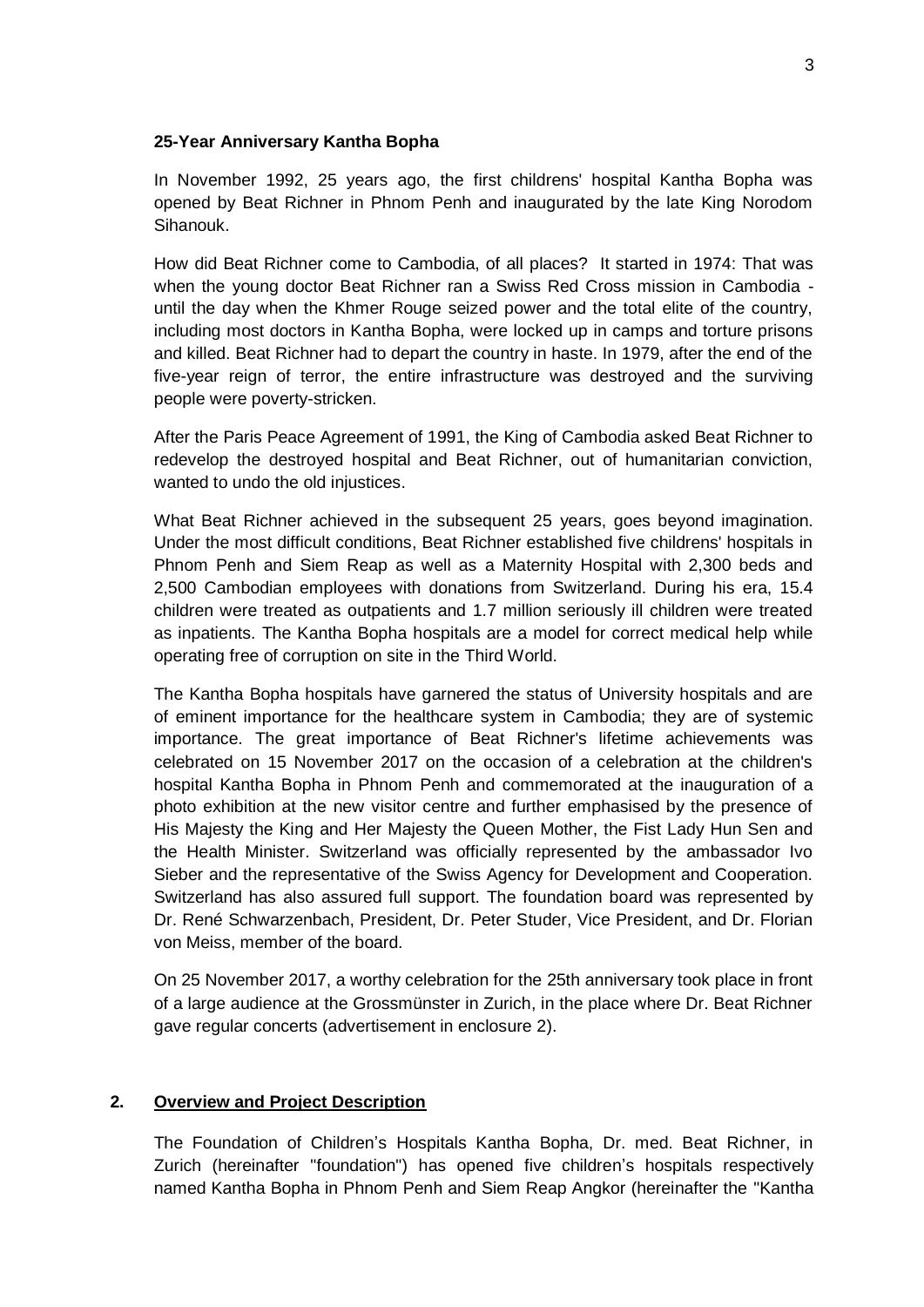Bopha hospitals") since 1992. The extension of the biggest maternity clinic in Cambodia was put into operation in autumn 2015.

The Kantha Bopha hospitals take care of about 85% of all the sick children in Cambodia. 80% of the seriously ill and hospitalized children would not have a chance of survival without these hospitals.

The treatment is free of charge for all the children. 80% of the Cambodians are without any means and 80% of our patients come from families with a daily income of USD 1 or less. It is simply impossible for them to pay!

The Kantha Bopha hospitals have the highest correlation worldwide between costs and healing rate. This is why they can also serve as a model for poorer countries. In addition, as expressed in figures, they ethically support justifiable family planning resulting in mothers knowing that when their child is seriously ill, they can take them to the Kantha Bopha hospitals for free. Mothers in Cambodia no longer have to give birth to more than ten children for fear of losing every second child. As a result, mothers giving birth in our maternity operation, approximately 70 births per day (with expecting mothers coming from all regions of Cambodia), nowadays seldom have more than 3 children. Thanks to outstanding obstetrics, our maternity operation loses only one mother for 16,000 births.

Kantha Bopha is an unparalleled success story around the world in the health care sector. The Kantha Bopha hospitals have treated 16.3 million ill children as outpatients since 1992 and 1.9 million seriously ill and injured children have been hospitalized and fully cured.

The Kantha Bopha hospitals are an exemplary model for a functioning health care system in one of the poorest countries in the world. Kantha Bopha is free of corruption and enjoys a reputation as a refuge for justice and social freedom in Cambodia.

#### **2.1. 26 Years Kantha Bopha**

The importance of the Kantha Bopha hospitals can only be explained and understood within the historical context of Cambodia.

King Norodom Sihanouk, who died in October 2012, had the Children's hospital Kantha Bopha in Phnom Penh built in 1962 when he was the head of state. The hospital was named in honour of his daughter Kantha Bopha, who died of leukaemia at infancy.

Up to and until the outbreak of the Vietnam War (1965-1971) and the subsequent Khmer Rouge's reign of terror (1975-1979), Cambodia operated a well-developed health care system. The entire infrastructure in Cambodia was completely destroyed by the war and the subsequent civil war and an estimated 1.7 million Cambodians – about a quarter of the country's population – were murdered.

During the final negotiations of the Paris Peace Agreement in Paris in September 1991, the well-known Zurich paediatrician Dr. Beat Richner was asked to redevelop Kantha Bopha, a place where he had worked in 1974/75 until the invasion of the Khmer Rouge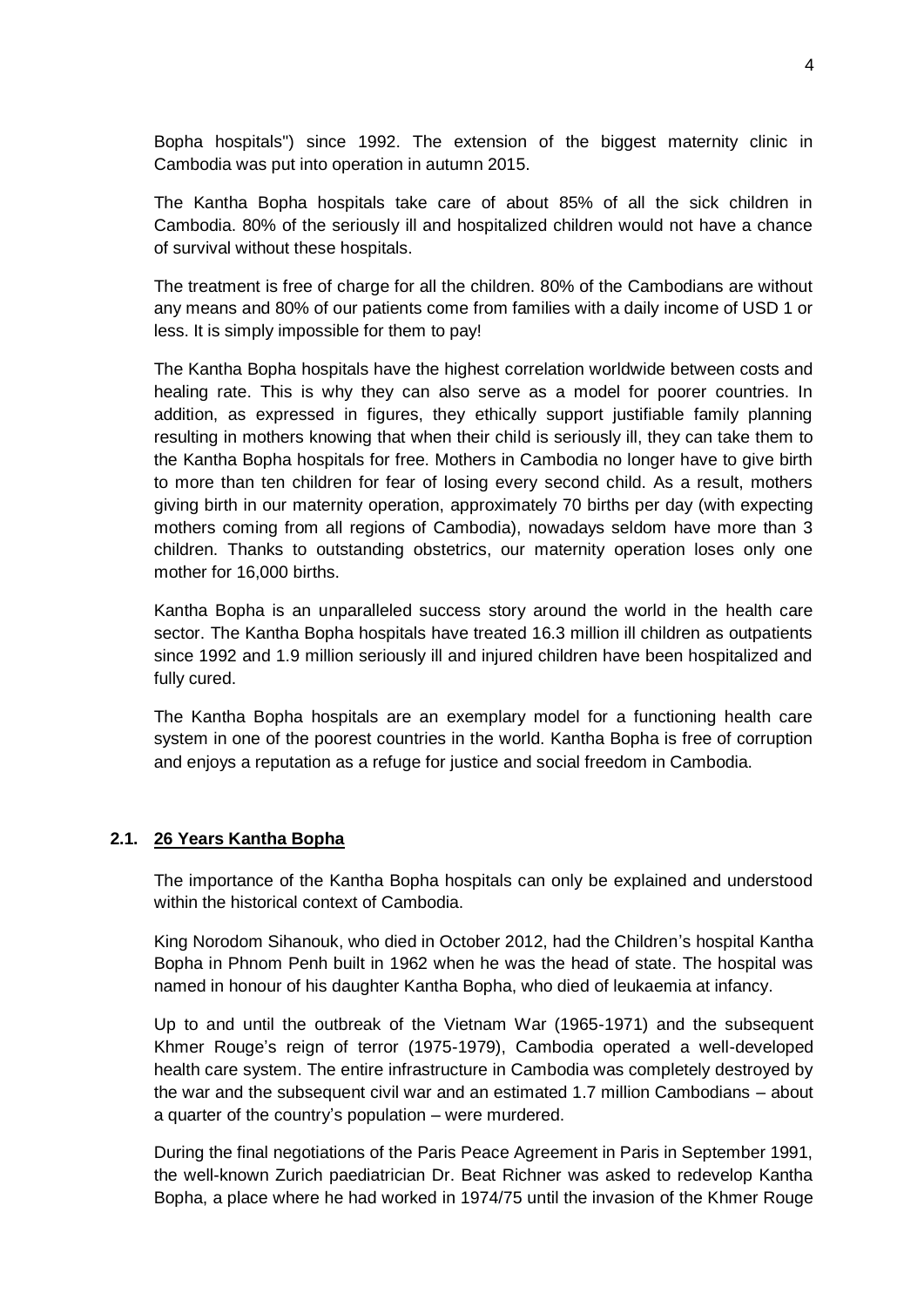in Phnom Penh. The newly restored Kantha Bopha was inaugurated early on 23 September 1992 with the participation of King Norodom Sihanouk and Ysushi Akashi (Japan), Chairman of the United Nations Transitional Authority in Cambodia (UNTAC).

The hospital has become a successful project. The hospital was soon overburdened. On a daily basis the hospital faced more than 20 gravely ill children who could only be treated in the over-loaded intensive care unit, and as a result were rejected care. At that time, all the employees were staff of the Ministry of Health. Due to the mass increase of patient volumes, more doctors had to be requested. The Ministry was limited in being able to supply adequately trained personnel for our needs. As a solution, Dr. Beat Richner began hiring young Cambodian doctors, who completed their internship at Kantha Bopha and who demonstrated great intelligence and motivation. Today these Cambodian doctors all hold senior management positions.

In September 1995 King Norodom Sihanouk confirmed that all medical personnel should be selected by the foundation and had to adhere to a set of specific criteria. Furthermore, he personally allotted a plot of land at the royal palace. On 12 October 1996 Kantha Bopha II was inaugurated at this site by King Norodom Sihanouk and the president of the Confederation at the time, J.P. Delamuraz.

In May 1999 King Norodom Sihanouk inaugurated the third hospital in the presence of the Prime Minister Hun Sen: Jayavarman VII (Kantha Bopha III) in Siem Reap Angkor.

Since then the hospital has been expanded five times and now has an X-ray department, a laboratory, a hospital pharmacy, operating theatres. The maternity hospital was opened on 9 October 2001.

Kantha Bopha IV (Phnom Penh) was inaugurated in December 2005 and started to operate in January 2006.

In December 2007 Kantha Bopha V in Phnom Penh was inaugurated, after a construction period of only 12 months. It offers a ward comprising 300 beds, a vaccination clinic, a laboratory and an X-ray department.

The hospitals in Siem Reap and Phnom Penh have state-of-the-art equipment offering both MRI and CT scanners.

The new maternity clinic comprising 80 beds, 8 birthing facilities and a small intensive care unit started to operate in Siem Reap Angkor in October 2015. The former maternity section in Phnom Penh, where the current King Sihamoni was born, was renovated in the year 2015. The ground floor will accommodate the archives of medical records and the first floor will house and showcase an information center.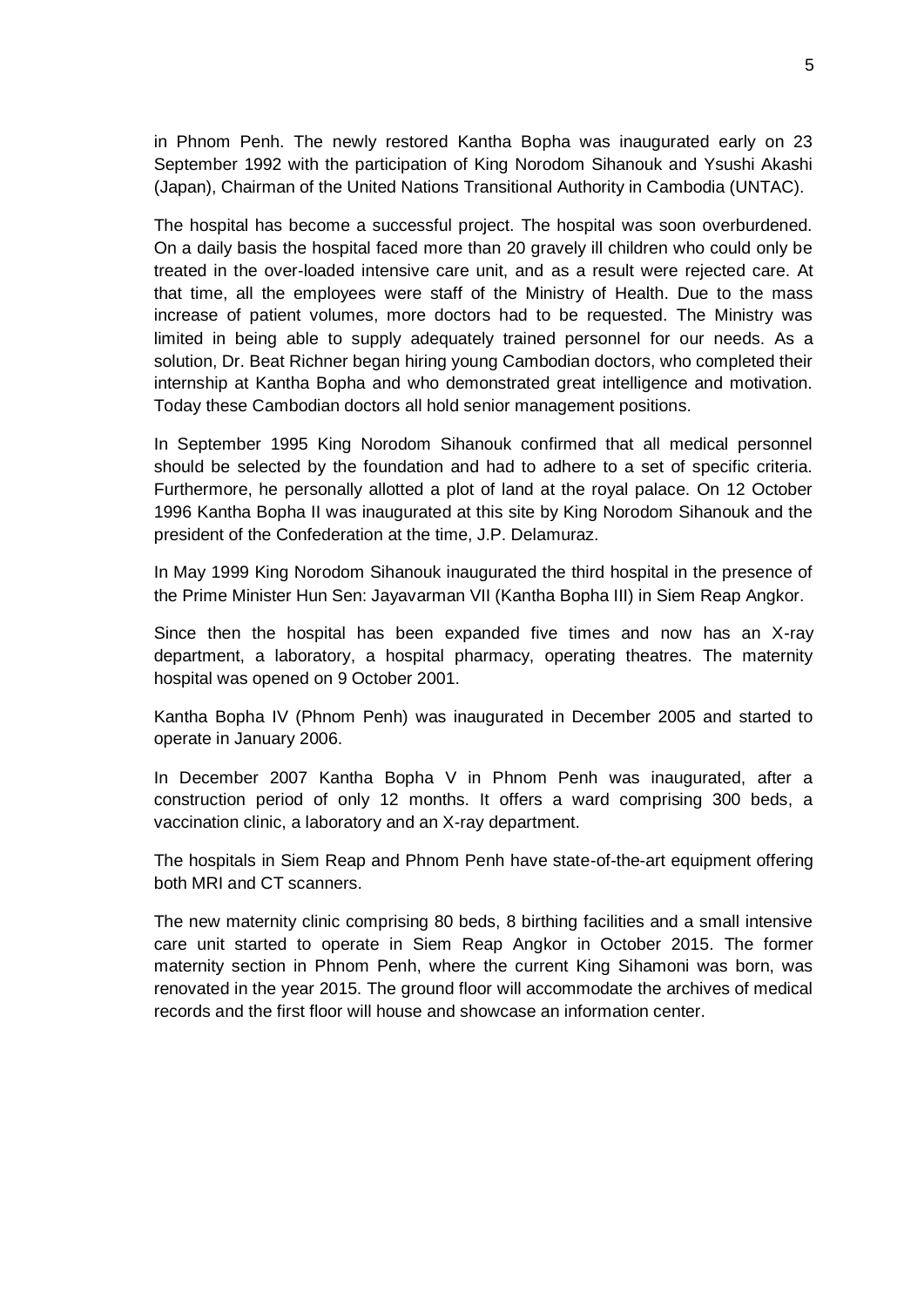#### **2.2 Health Care Services**

#### **The figures for 2017**

The primary task of the Kantha Bopha hospitals is to treat thousands of severely ill children mainly suffering from infectious diseases (tuberculosis, dengue fever, encephalitis, meningitis, etc.), in an increasing number of cases also serious accidents cases.

We observe a constant increase of hospitalizations since 1992. The continuous increase of patient volume can be explained by the improvement of transport infrastructure, population growth, and the continuing poor health care system in the country. The patients come from all of the 24 provinces. As a result, our hospitals have hospitalized 85% of severely sick children in Cambodia. In the year 2017, the bed occupancy was 120% on average (2,159 beds in total).

The increase in the number of patients is also related to the factor that the poor population is becoming poorer. Those people can simply not afford the costs in the public and the private health sector. 80% of the Cambodians are poor farmers. As is generally known, any treatments at the Kantha Bopha hospitals are free of charge. There is a further factor that does not prevent rich Cambodians to take their children to Kantha Bopha or to have their children born at Jayavarman VII, in large part due to the significantly inadequate quality and hygiene in the public and private health sector. Large family donations continue to rise as a result and Kantha Bopha remains a bona fide solution for the hospitalization or birth of one of their children.

In 2017 alone, the number of severely ill children who needed to be hospitalized amounted to 167,790 (previous year 155,338). These severely ill children, that would normally have no chance of survival without hospitalization, are fully cured following their release from the hospital. Incidentally, we have yet to see a recurrence of the infection of tuberculosis (endemic in Cambodia) or dengue fever in the last 26 years.

The number of outpatient treatments of sick children amounted to 909,192 (previous year 848,393). Before being admitted to the polyclinic a triage is completed by the doctors. The children who were not seriously ill and were therefore released following triage have therefore not been accounted for in our data.

In the year 2017, 26,442 (previous year 24,348) surgical operations were performed. Furthermore, there were 25,357 births and 154,716 outpatient birth controls at the maternity clinic Jayavarman VII (Kantha Bopha III).

The mortality rate at the Kantha Bopha hospitals was only 0.29% in 2017. Please find further details in the attached table "Global Admission" (enclosure 3).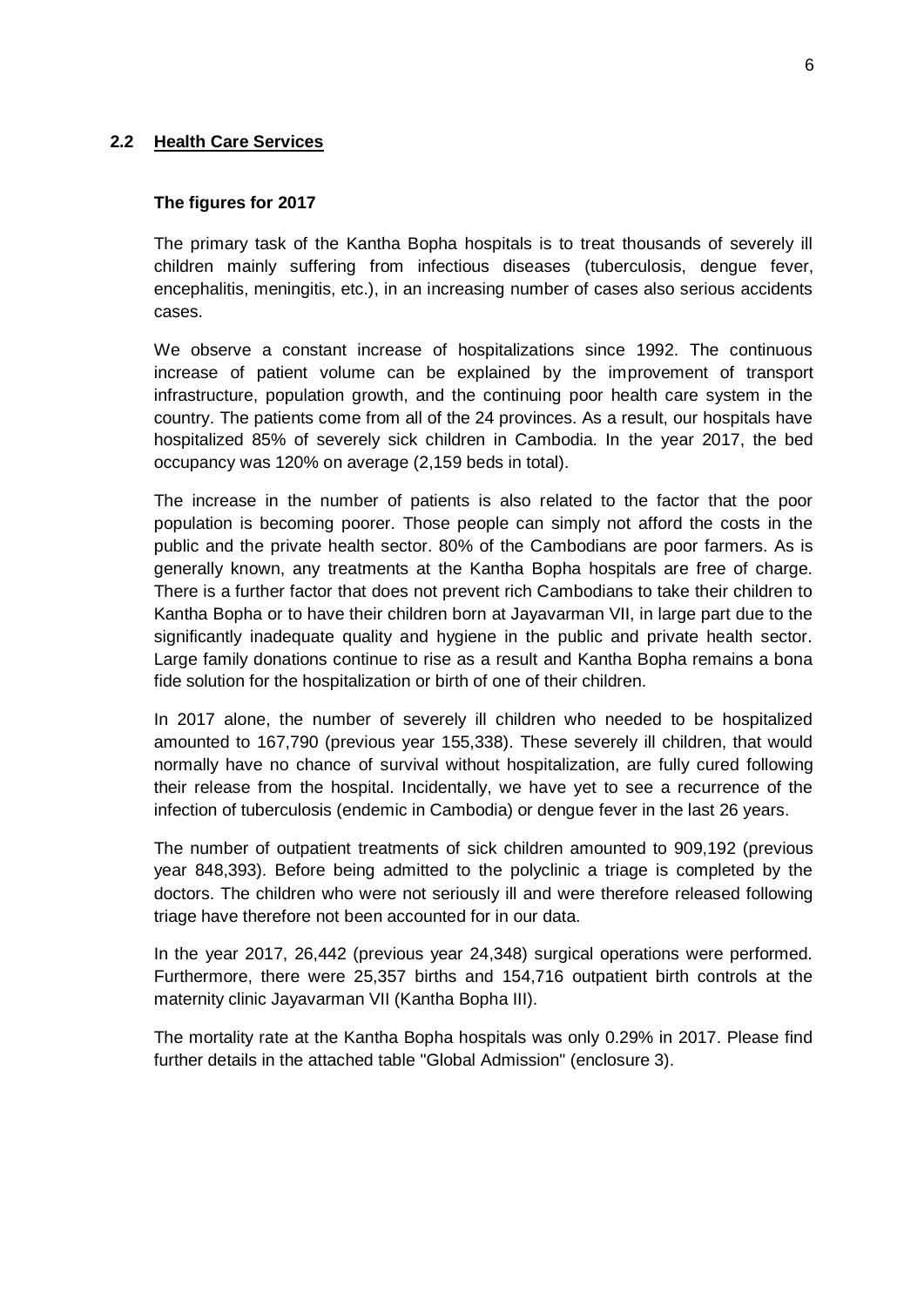#### **Heart Surgery and Invasive Cardiac Catheterizations**

As reported previously, the illnesses with the highest mortality rate in our hospitals are the consequences of congenital heart defects.

Since Prof. Oliver Kretschmar, Chidren's Hospital Zurich, introduced invasive cardiac catheterizations in 2011, our Cambodian team is now capable to perform this minimally invasive procedure as a matter of routine on its own. We are thankful that Prof. Kretschmar still comes to Siem Reap to teach a one-week further training twice a year.

Since 2012, our Cambodian doctors also successfully perform open heart surgery. This is made possible because of the regular presence of foreign specialists. These include, first and foremost, Prof. Babatasi, heart surgeon of the chaîne de l'espoir, Prof. R. Prêtre, Lausanne, and Prof. L. Vricella, Baltimore/USA.

This is made possible because all the hospitals' infrastructure function at very high levels: the laboratories, the blood bank, the intensive care units, and the diagnostic facilities. Notably, the around-the-clock discipline of the employees is strictly respected and physically and intellectually challenging. Conversely, this is not the case in Cambodia outside of Kantha Bopha. In the year 2017, 296 heart surgeries were performed and 116 invasive cardiac catherizations were applied.

## **The fourth FMH (Swiss Medical Association) course for doctors of our hospital Jayavarman VII, Siem Reap**

The fourth FMH course was launched in cooperation with the University Chidren's Hospital Zurich under the leadership of Prof. F. Sennhauser, medical director and member of the foundation board. The professors R. Seger (immunology), O. Kretschmar (cardiology), D. Stambach (cardiology), Chr. Brägger (gastroenterology), F. Niggli (oncology), J-C Fauchère (neonatology), D. Nadal (infectiology), B. Steinmann (metabolism) and A. Moeller (pneumology) each taught a one-week training course. We would like to take this opportunity to sincerely thank them!

## **The Kantha Bopha Hospitals have the status of University and government hospitals**

The Director of Kantha Bopha Phnom Penh, Prof. Ky Santy, the Director of Kantha Bopha (Jayavarman VII), Siem Reap, Prof. Yay Chantana, both women Head surgeons in Siem Reap, Prof. Keo Sokha and Prof. Or Ouch, one of the two Heads of the maternity clinic, Prof. Tiw Say, the two Head surgeons in Phnom Penh, Prof. Pa Ponnareth and Prof. Chour Serey Cheddana, are regular professors at the Medical Faculty, Phnom Penh. Furthermore, 22 other colleagues are lecturers. In the year 2017, 1007 medical students completed their internship in our hospitals in the departments of paediatrics, surgery and obstetrics. In 2017, the nursing college, which is affiliated with the Medical Faculty Phnom Penh, sent an attendance of 416 interns (called nursing internship) to the Kantha Bopha hospitals. Additionally, assistant medical technicians are trained in the laboratory and radiography.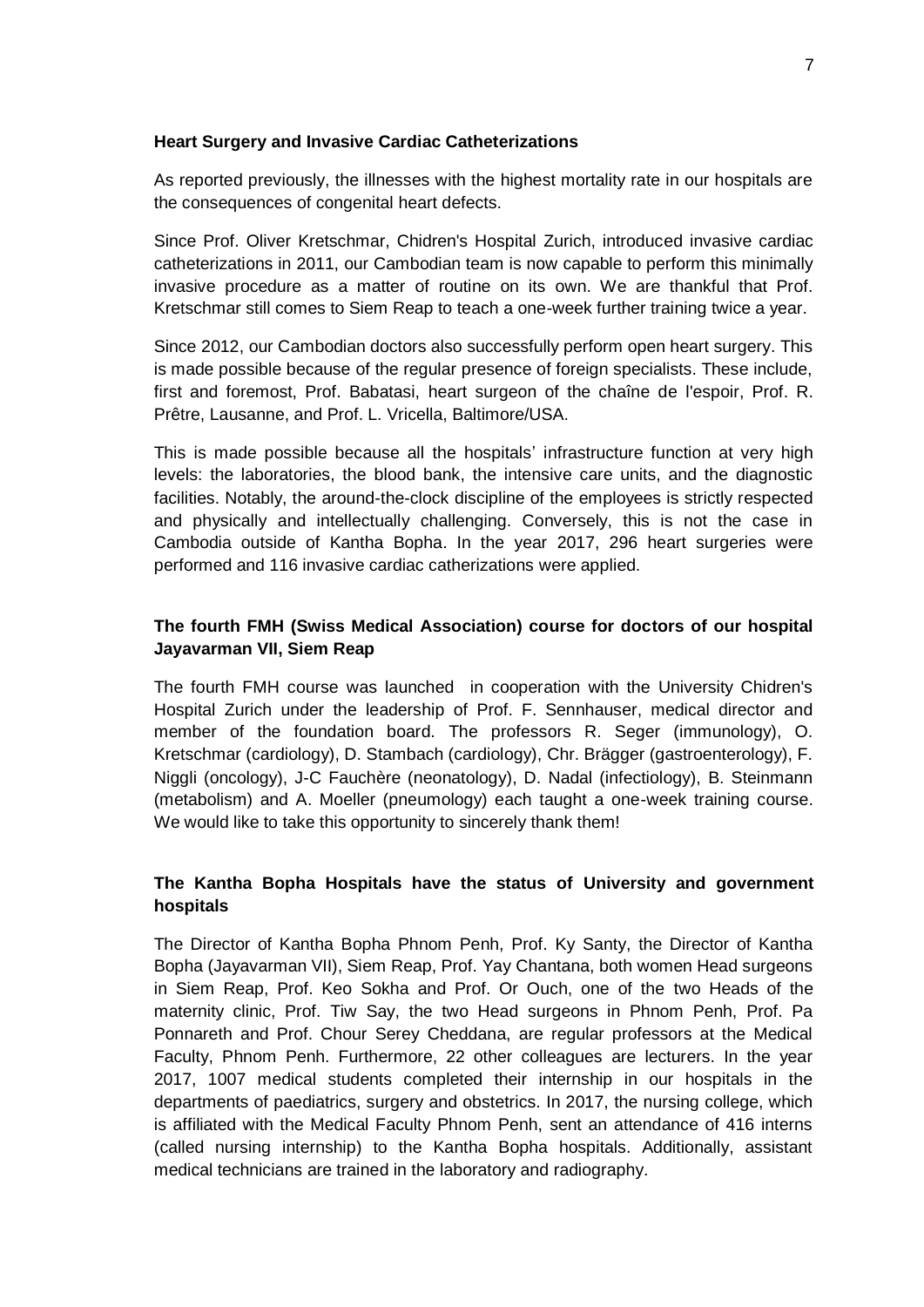Since 1994 (when only Kantha Bopha I existed), Kantha Bopha has been a department of the Health Ministry. At the request of Dr. Beat Richner, the Prime Minister Hun Sen signed a sub-decree in December 2014 which states that Kantha Bopha III (Jayavarman VII) in Siem Reap Angkor is its own department of the Health Ministry. This is of great importance for the long-term continuation of Kantha Bopha in its predefined structure with decent salaries for its 2,500 Cambodian employees in a manner free of corruption and its policy of free treatment for everyone.

## **2.3. Health Care Professionals**

At the end of 2017, the foundation employed a total of about 2,500 local employees in the five hospitals in Phnom Penh and Siem Reap Angkor. In addition to Dr. med. Peter Studer, Head of the Kantha Bopha hospitals (CEO and Vice President), the only other foreign employee working for the foundation in Cambodia is Dr. Denis Laurent (COO and dual citizen of both France and Cambodia).

The Kantha Bopha hospitals operate sustainably and with the very high quality collaboration with the Cambodian employees. The medical education and training of the younger colleagues are enhanced and maintained in a sustainable way. All the head doctors are aged between 43 and 50 and eagerly train their younger colleagues in the most professional manner.

### **3. Foundation Board and Management**

During the two meetings of 23 January 2017 and 9 May 2017 the foundation board focussed on the statutory business. And on 2 October 2017, an extraordinary meeting of the members of the board took place.

The Compensatory and Audit Committee met on 8 March 2017 and was presided over by Dr. iur. Florian von Meiss. The body reviewed the compensation of the managing staff as well as the expenditures relating to bookkeeping, donations, auditing and public relations matters.

In order to increase efficiency, the foundation board decided at its meeting of 9 May 2017 to institute, besides the existing Compensatory and Audit Committee, a Public Relations Committee, a Nomination Committee and a Strategy Committee.

The Foundation Board wishes to thank Intercontrol AG for its transparent and precise bookkeeping and the monthly reports on current financial status. We are also very grateful for the competent care of the business in connection with legacies, bequests and all the correspondence with donors. In 2017, PricewaterhouseCoopers AG (PwC) controlled the annual results as our appointed auditors.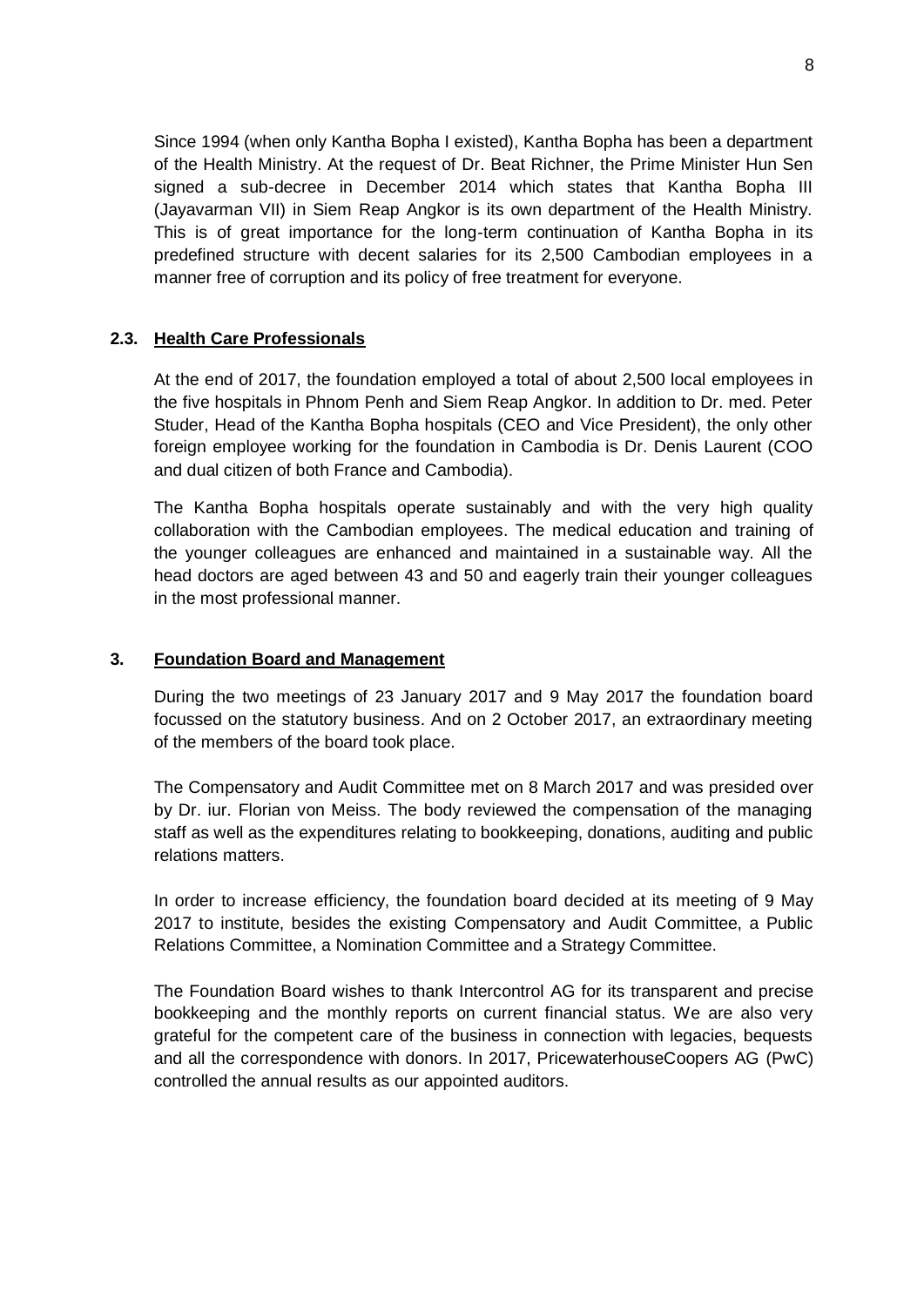## **4. Financial Concerns** – **Donations** – **Public Relations**

#### **4.1. Annual Financial Statement**

The Annual Financial Statement for 2017, approved by the Foundation Board on 8 May 2018, closed with assets of CHF 53,168,181.84 and a surplus of CHF 2,805,898.94.

The organisation capital (equity) therefore increased by approx. CHF 2.8 million to CHF 51.4 million. This development allows to provide for a finance period of the next 12 months' period for hospital operation.

As in the previous year, the Annual Financial Statement 2017 was carried out according to the requirements of standard Swiss GAAP FER 21. The audit report by PwC of 8 May 2018 contains no limitations or details and recommends that the Foundation Board approve the Annual Financial Statement.

Our accounting contains two matters of particular concern:

- Due to the unstable political situation and the lack of legal security, the investments are debited directly from the expenditures.
- Under Cambodian law, the purchase of real estate by a Swiss Foundation is not permitted, three plots of land are held in trust by Dr. Denis Laurent, member of the hospital management and French-Cambodian dual national. There is written evidence of the corresponding trust relationship.

After a surplus of expenditures of CHF 3.5 million the previous year, the annual financial statement 2017 presents a revenue surplus of CHF 2.8 million. The positive results are mainly due to the following factors:

- The operating income increased by CHF 3.6 million from CHF 37.4 million to CHF 41.0 million. The ordinary donations in Cambodia increased by approx. CHF 0.5 million to CHF 4.9 million. Since 1 February 2017, a further CHF 4.3 million have accrued to our foundation from the contributions of the tickets to the Angkor Wat temples. Large donations also increased by approx. CHF 2.4 million to CHF 5.0 million.
- The expenditures for the operation of the hospitals in Cambodia ("project expenditure Cambodia") decreased by CHF 2.7 million to CHF 36.5 million in comparison to the previous year. This decrease is in particular due to lower personnel costs (CHF 0.8 million), lower costs for medication (CHF 1.6 million) and lower operating costs (CHF 0.3 million). Like in the previous year, the investments in medical equipment and building extensions amount to approx. CHF 1.1 million.

The "infrastructure expenses Switzerland" (expenses for fundraising, general advertisement expenditures and administrative costs) amount to about CHF 1.2 million and is by CHF 0.7 million lower than the previous year.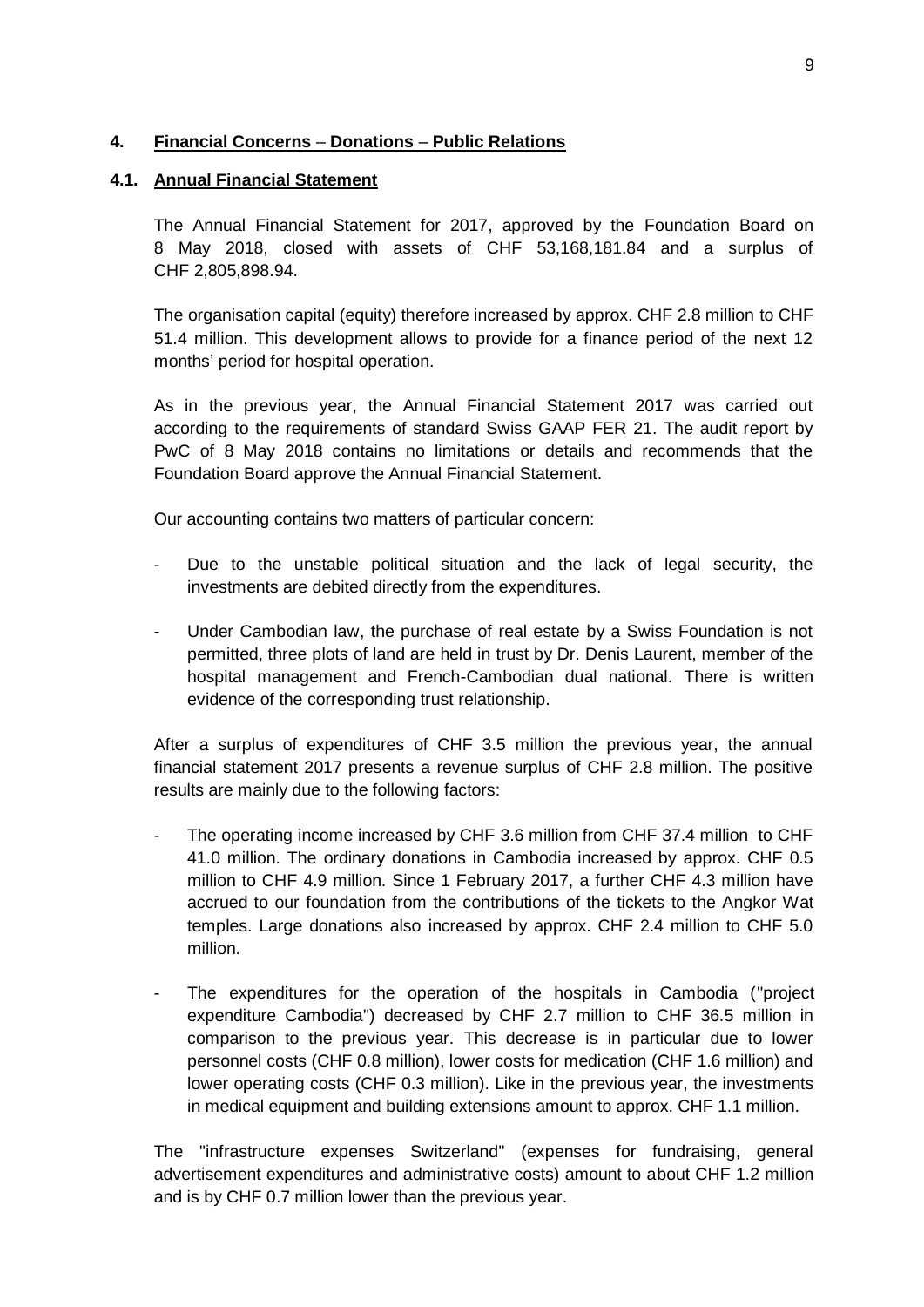Based on the currency development of the USD during the year under review, the "financial results" have diminished by approx. CHF 0.7 million in comparison to the preceding year.

The part of our administrative costs confirmed by PwC is in keeping with the average of the past three years at 4.52 % (previous year: 5.40%) of the total revenues, which is an efficiently low ratio and representatively reflects a lean organisational process.

The administrative costs mainly comprise public relations, including advertisements, IT, administration of donations, thank-you letters, bookkeeping and auditing costs.

## **4.2. Public Relations**

In 2017 we carried out a total of three mailings in March, June and November (in November for the 25th anniversary).

The 26th gala performance of the Circus KNIE took place in Zurich on 9 May 2017.

On 15 November 2017, His Majesty the King and Her Majesty the Queen Mother inaugurated the new information centre with a photo exhibition in Phnom Penh. Switzerland was officially represented by the ambassador Ivo Sieber and the representative of the Swiss Agency for Development and Cooperation. The foundation board was represented by Dr. René Schwarzenbach, President, Dr. Peter Studer, Vice President, and Dr. Florian von Meiss, member of the board.

On 25 November 2017, a worthy celebration for the 25th anniversary took place in front of a large audience at the Grossmünster in Zurich, in the place where Dr. Beat Richner gave regular concerts (advertisement in enclosure 2).

#### **5. Thanks**

The foundation wishes to thank the nearly 100,000 donors and the many companies and foundations for their financial and ideological support of the Kantha Bopha hospitals during the year 2017.

The contributions of the Cambodian government amounted to USD 6 million in 2017. Since February 2017, the foundation receives a contribution of USD 2 for each tourist visiting world-famous temple grounds of Angkor Wat

The yearly contributions of the Swiss confederation have remained at CHF 4 million in 2017.